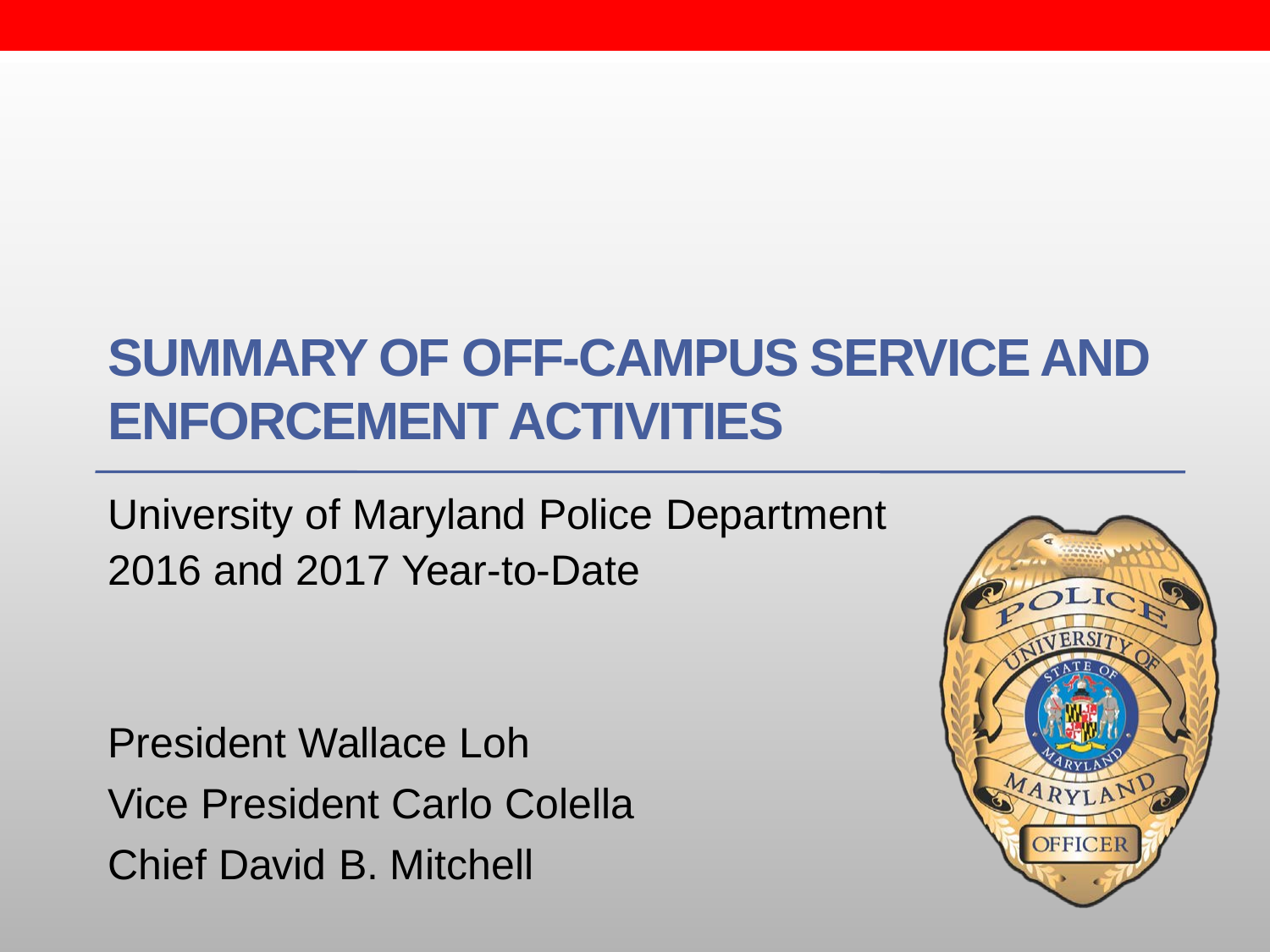# On Campus UCR Crimes University of Maryland Police

| <b>2016 UCR On Campus Crimes</b> |                         |
|----------------------------------|-------------------------|
| <b>UCR Crimes</b>                | <b>Total</b>            |
| Homicide                         | $\mathbf 0$             |
| Rape                             | $\overline{\mathbf{4}}$ |
| <b>Robbery</b>                   | $\overline{\mathbf{4}}$ |
| <b>Aggravated Assault</b>        | 7                       |
| <b>Burglary</b>                  | 27                      |
| <b>Larceny Theft</b>             | 294                     |
| <b>Motor Vehicle Theft</b>       | 18                      |
| Arson                            |                         |

| Jan - Aug 2017 UCR On Campus Crimes |                |
|-------------------------------------|----------------|
| <b>UCR Crimes</b>                   | <b>Total</b>   |
| <b>Homicide</b>                     | 1              |
| Rape                                | $\overline{2}$ |
| <b>Robbery</b>                      | 3              |
| <b>Aggravated Assault</b>           | 3              |
| <b>Burglary</b>                     | 12             |
| <b>Larceny Theft</b>                | 192            |
| <b>Motor Vehicle Theft</b>          | $\Delta$       |
| Arson                               |                |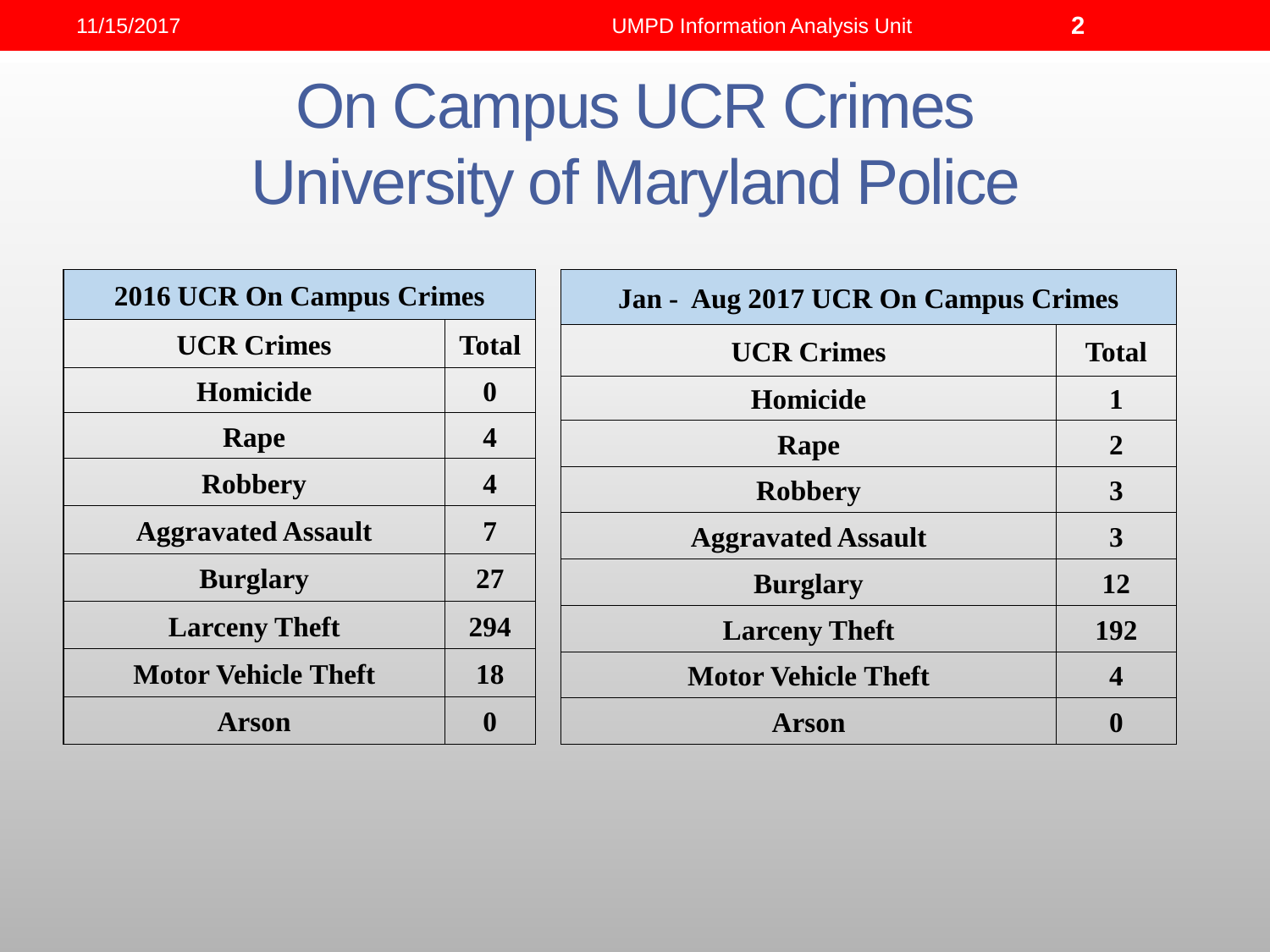## Off Campus Reports



- UMPD filed 328 case reports off-campus in 2016 and 291 between January and September 2017.
- This chart shows the call types that have ended in the most reports.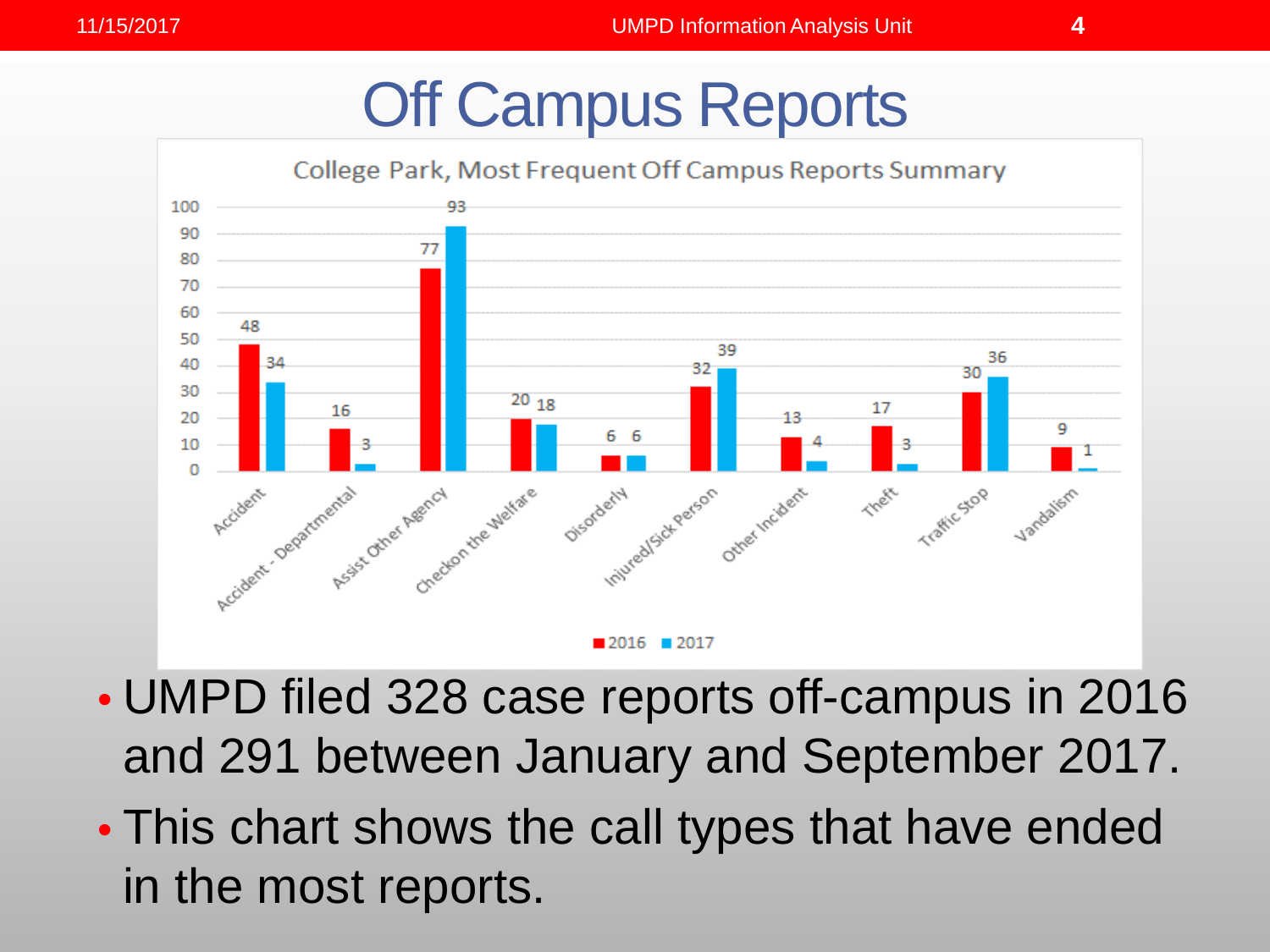## Off Campus Arrests

#### **Off Campus Arrests**

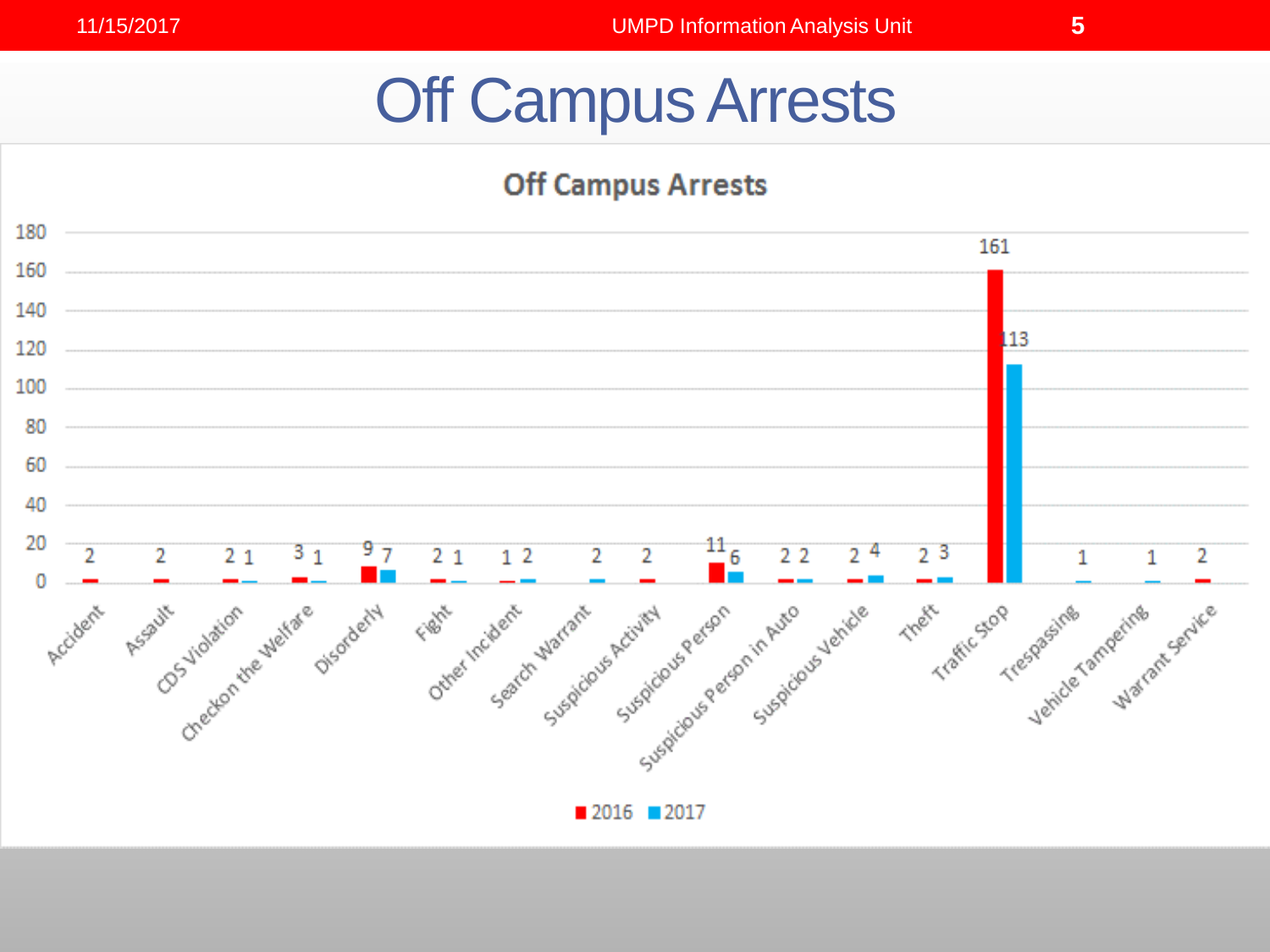### Off-Campus Call Activity Summary



**Proactive** calls include Crime Initiatives, Traffic Stops, and Walk Throughs **CFS** (Calls For Service) include any other call types.

2016: UMPD had 20,732 calls

- 6,666 were calls for service
- 14,066 were proactive.

*2016 Estimated UMPD Patrol Cost within Concurrent Jurisdiction: \$360,975*

2017 YTD: UMPD has had 20,294 calls as of Sept 30, 2017:

- 5,696 were calls for service
- 14,598 were proactive.

#### *2017 Estimated UMPD Patrol Cost Within Concurrent Jurisdiction: \$347,130 YTD*